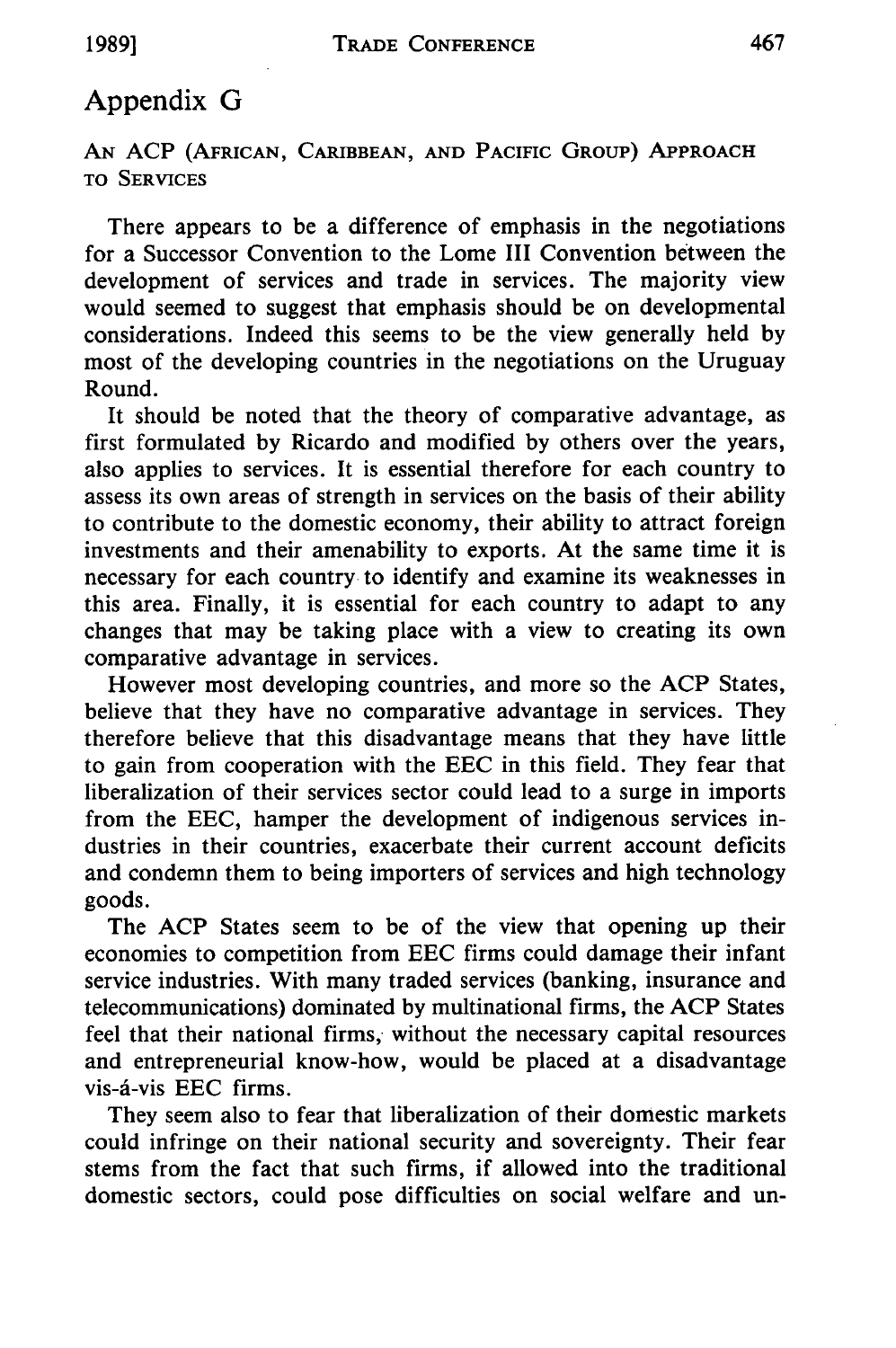dermine the role of regulatory authorities in these countries. They contend that these firms are interested in profit maximization rather than in social welfare. Their aim is to repatriate from their countries as much capital as possible without passing technological know-how to the residents of the ACP States in which they operate.

The ACP States further contend that these firms would demand national preference and could thereby infringe on their national sovereignty and economic goals. This might reduce their control on the national economy and thereby result in the policy makers in these countries loosing political and economic control to foreign dominated firms.

These countries are further concerned that liberalization would reduce their control on the monetary policies and could thereby reduce the role of their central banks into clearing houses with major policies being taken outside their frontiers. As a result and because most of their currencies are not internationally convertible, the ACP States are afraid that liberalization of this sector will seriously reduce their policy options so that major policy decisions would now be made in London, Paris, Bonn, etc.

The ACP States therefore have deep-rooted concerns with the implications of liberalization of trade in services for their economic development. Regulation of the service sector serves legitimate purposes and safeguards important national interests which cannot be served by external authorities.

The question which must therefore be answered is—liberalization of services for whom, in what and by whom!

Therefore, without in any way sacrificing their primary objective to develop the necessary capacity in service infrastructure, the ACP States should be aware of the need to ensure that the trade dimension of services, particularly with regard to non-reciprocity, non-discrimination, most favored nation treatment and national treatment, is not forgotten.

The conventional approach to the definition of services assumes that the service sector is a residual category of industries which is neither agricultural, mineral or manufacturing-the service sector in other words has no unifying characteristics.

Services encompass an extremely heterogenous set of activities with very different production processes, technologies, customers, suppliers, marketing characteristics, distribution channels, etc. They have no common characteristics except for the low volume of commodities and intermediate goods embodied in them and the fact that most services cannot be stored.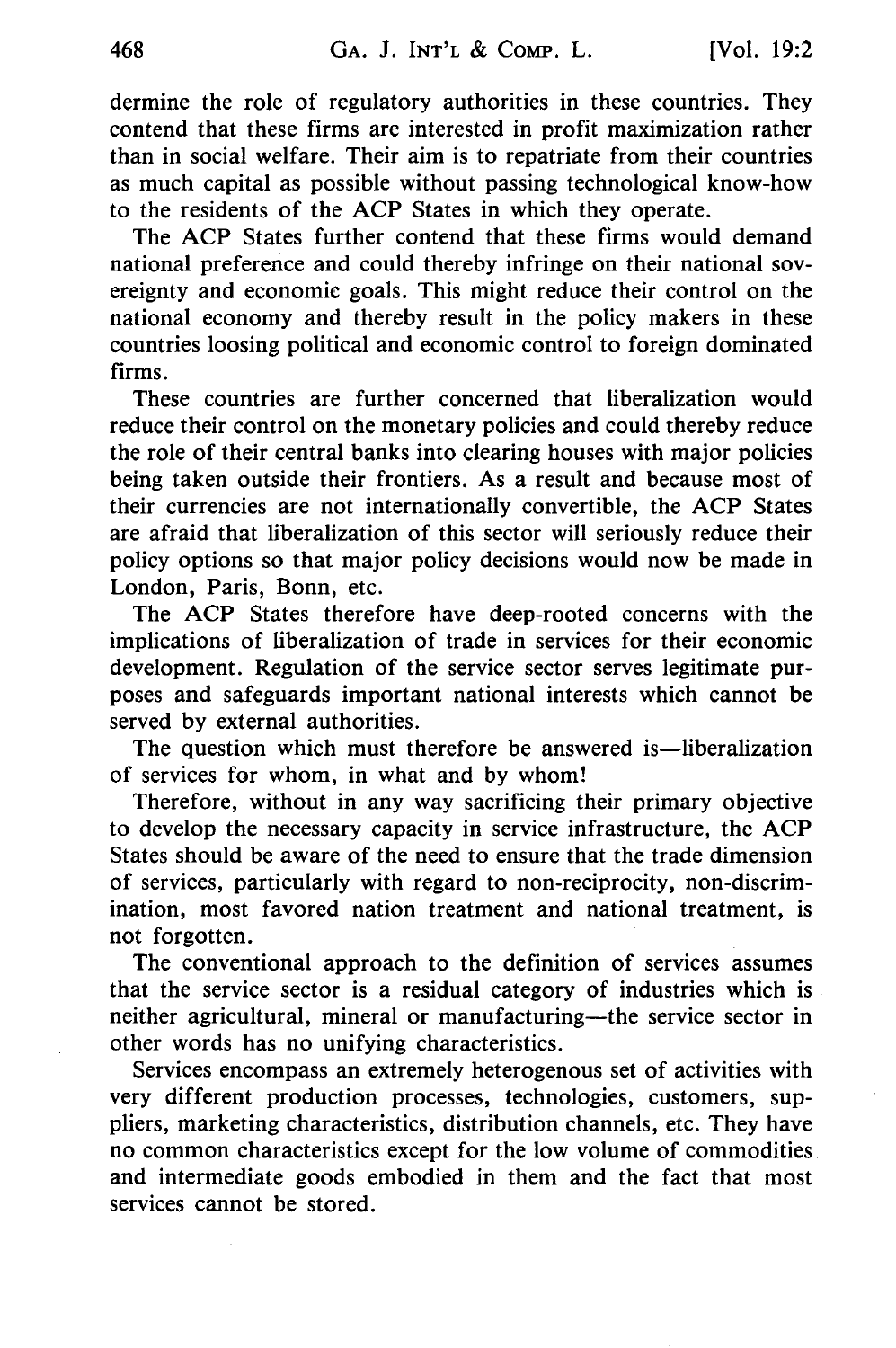Traditionally a distinction was maintained between goods and services: goods were tangible whereas services were invisible. However, with the passage of time and the rapid rate in technological innovation, the boundaries between goods and services and those between industrial categories have become blurred.

The definition of these intangible and invisible activities has been further compounded by the fact that while trade in goods across borders can be easily identified and measured, most services are not tradeable across borders-e.g. hotel accommodation, airport and sea services, etc. In other cases services move across borders incorporated in goods or with the providers of services-consultants, migrant workers, etc. In yet other cases services move across borders in the form of money, information, equipment or in support of goods, people, money or information. Therefore, given the variety of ways in which services enter international transactions and the difficulties in separating the services component of trade in goods, many service transactions are not normally recorded.

It is possible to make a distinction between *traded services, nontraded services* and *tradeable services.*

*Trade services* would include transportation of freight and passengers by sea or air, international banking or insurance transactions and communication across national boundaries. On the other hand *Non-traded services* would include many personal services, social services such as education and health and government and infrastructural services such as transport, communications, electricity and water supply. *Tradeable services* would constitute those services that can either be produced at home or imported and those that can be produced either for the home market or for export markets.

Some services cannot therefore be traded internationally either because of physical reasons or because of economic considerations or because of security and other considerations. There is need therefore for countries to develop their own capacity in services.

This is one of the reasons why the ACP States, in the context of the negotiations for a Successor Convention to Lome III, have so far tended to emphasize the production side vis-d-vis cooperation aimed at increasing and improving the development of service activities in these countries.

Nevertheless the ACP States should not fail to acknowledge the fact that the development of infrastructure and thereby of their capacity to produce services could provide them the opportunity to trade in services either regionally or even internationally. Indeed to an extent this is already happening in some of the ACP regions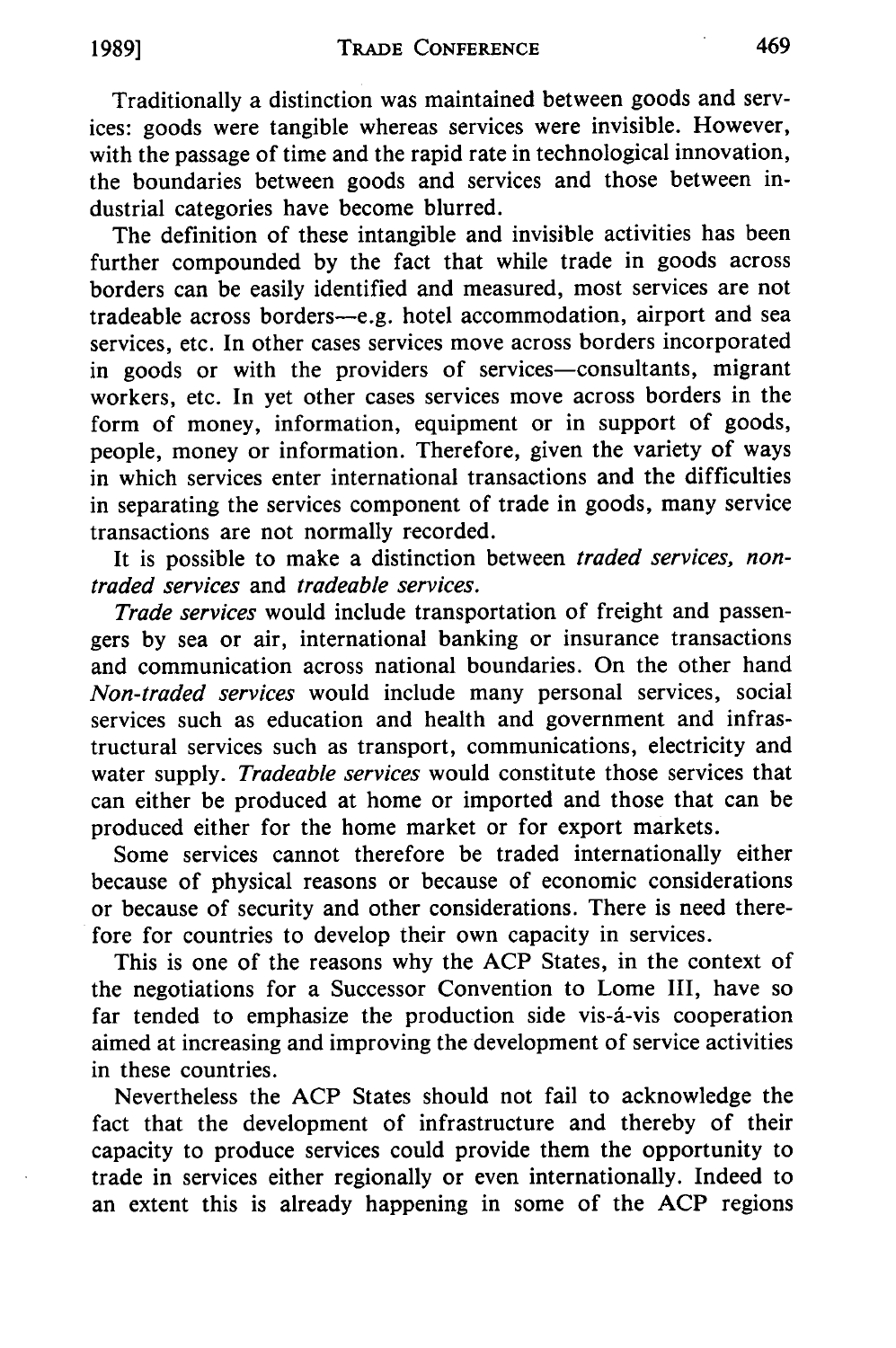whereby coastal ACP States such as Djibouti, Cote d'Ivoire, Kenya, etc. are providing port services to the other countries in the region.

The ACP States consider the main objective of cooperation in the services sector to be the development of their economies, to stimulate productivity, to improve their competitivity in international trade and to strengthen and enhance Intra-ACP cooperation including as appropriate intra-regional cooperation. The ACP States would like cooperation in this sphere to enable them to develop actual capacity to export services and not to be dependent on imported services. In this regard, they consider that the development of activities in the service sector should be conceived as an integral part of their overall economic development policy.

The service sector has great significance in the domestic economies of most ACP States-accounting for a large share of the GDP (more than **4507o** in most of these countries). In 22 of them the share of services in GDP was about 45% in 1980; for 16 others the share was between 45% and 55%; while for 15 others it was more than 55%. Nevertheless in the ACP States, like in many other developing countries, the service sector is characterized by a yery low level of interlinkage with the manufacturing sector.

*Non-traded services* such as community services, social and personal services, transport and related services account for a very significant share of the services sector. *Trade, restaurant and hotel services* are of particular importance for a number of ACP States, especially those involved in tourism, in particular the island states. However, *internationally traded services* account for a very small share of domestic product for most of these countries.

The services sector accounts for a significant proportion of employment in ACP States. In a number of these countries, particularly landlocked ACP States, the contribution of the service sector to employment, though substantial, is lower than in island and coastal ACP States. Even though the primary sector still accounts for a significant share, employment in the service sector has demonstrated a faster growth than the other sectors of the economy in most of these countries. For example while for the Sub-Saharan African countries the share of employment in the primary sector fell from  $81\%$ in 1960 to *75076* in 1980, the contribution of the service sector increased from  $12\%$  to  $16\%$ . More recent figures would suggest that this trend has accelerated. Therefore, the service sector is an indispensable pillar for future economic development of the ACP States.

Inspite of the significant importance of services in domestic production and employment, the service infrastructure in most ACP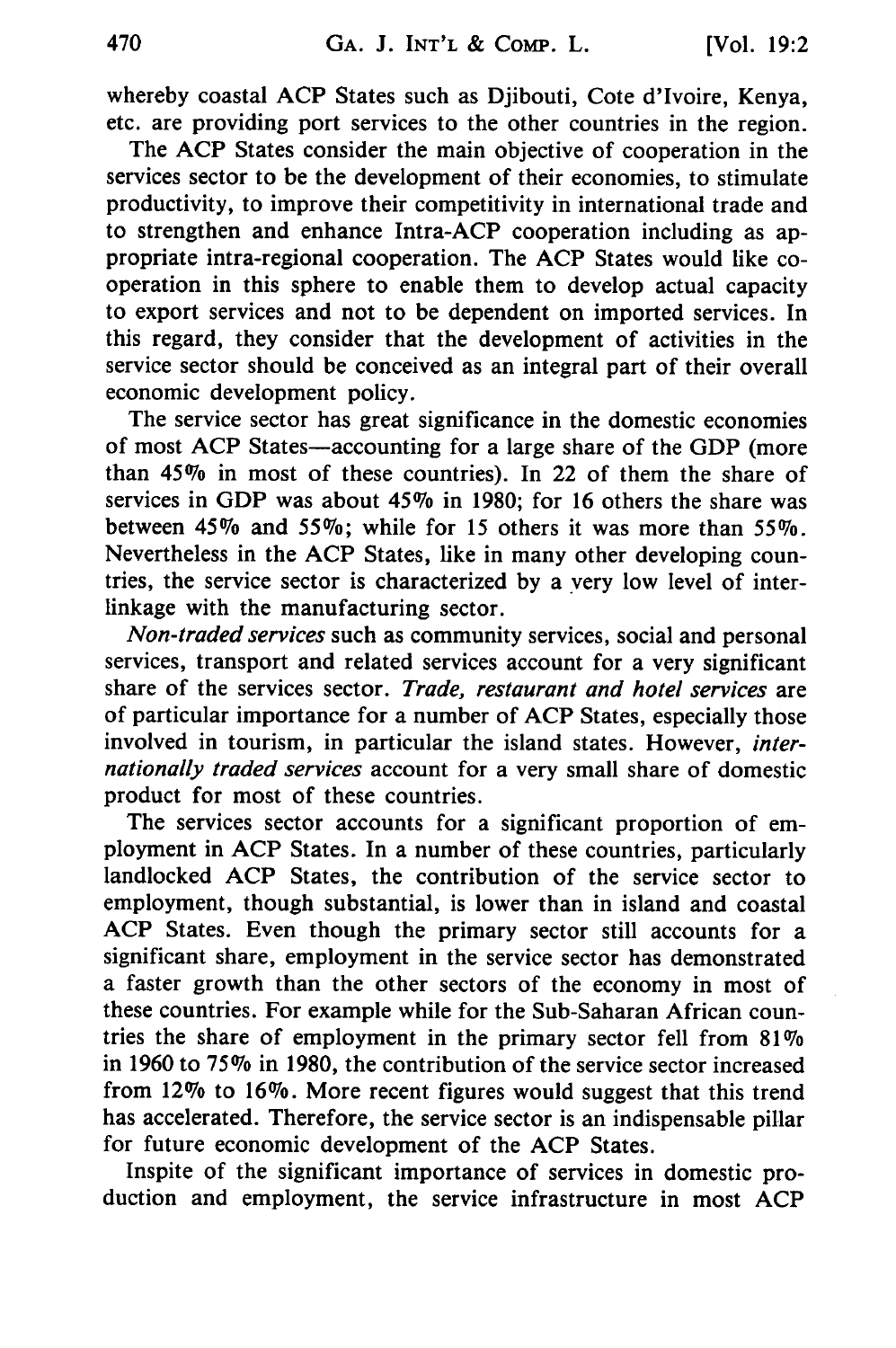States remains weak and highly inadequate. For example, there are fewer telephones for the whole of Sub-Sahara Africa than in New York or Tokyo. This inadequacy in service infrastructure has seriously handicapped overall economic development of the ACP States and retarded development of those sectors which may require these infrastructures. As a result regional integration is seriously impaired.

The relative importance of services in GDP in the ACP States does not seem to have been translated into their external trade. In the case of Africa, only Egypt has services accounting for 28% of export earnings. Indeed most ACP States in Africa recorded shares of less than 10% in 1985.

The participation of the ACP States on international trade in services is concentrated mainly in travel services, particularly tourism and leisure services, transportation (freight, passenger transportation services, etc). Workers' remittances by persons working abroad constitute a substantial source of revenue for a number of ACP states in particular: Lesotho, Botswana, Burkina Faso and Sudan.

However, over the years the ACP States have been running a deficit in their international trade transactions mainly as a result of their heavy dependence on imports of services. This dependence is demonstrated by the fact that most ACP States use between 20 and 50 percent of their foreign exchange to buy services from abroad. As a result, these countries have continued to run a deficit in their current account transactions even in those cases where they may have had positive balance in the goods sector.

This situation is particularly acute in the case of investment income where, except for some of the island ACP States, most ACP States have a deficit. The majority of them earn less than 3% of their foreign exchange from interest on portfolio or direct investments. On the other hand, they spend a significant proportion of their foreign exchange earnings on interests and profits on foreign credits or direct investments. As already pointed out above most of the ACP States, especially the major raw material suppliers, spend a large proportion of their earnings on imported capital.

The Lome III provisions on transport and communications (articles 84 to 94 on shipping), development of trade and services (articles 95 to 100 on insurance, export credits and tourism), investment (article 242 on support services—insurance and payment services), agricultural and rural development (articles 28, 31 and 37 on training and research and regional cooperation contain references to services.

ACP/EEC Cooperation in this field however does not seem to have had any significant effect on developing the necessary capacity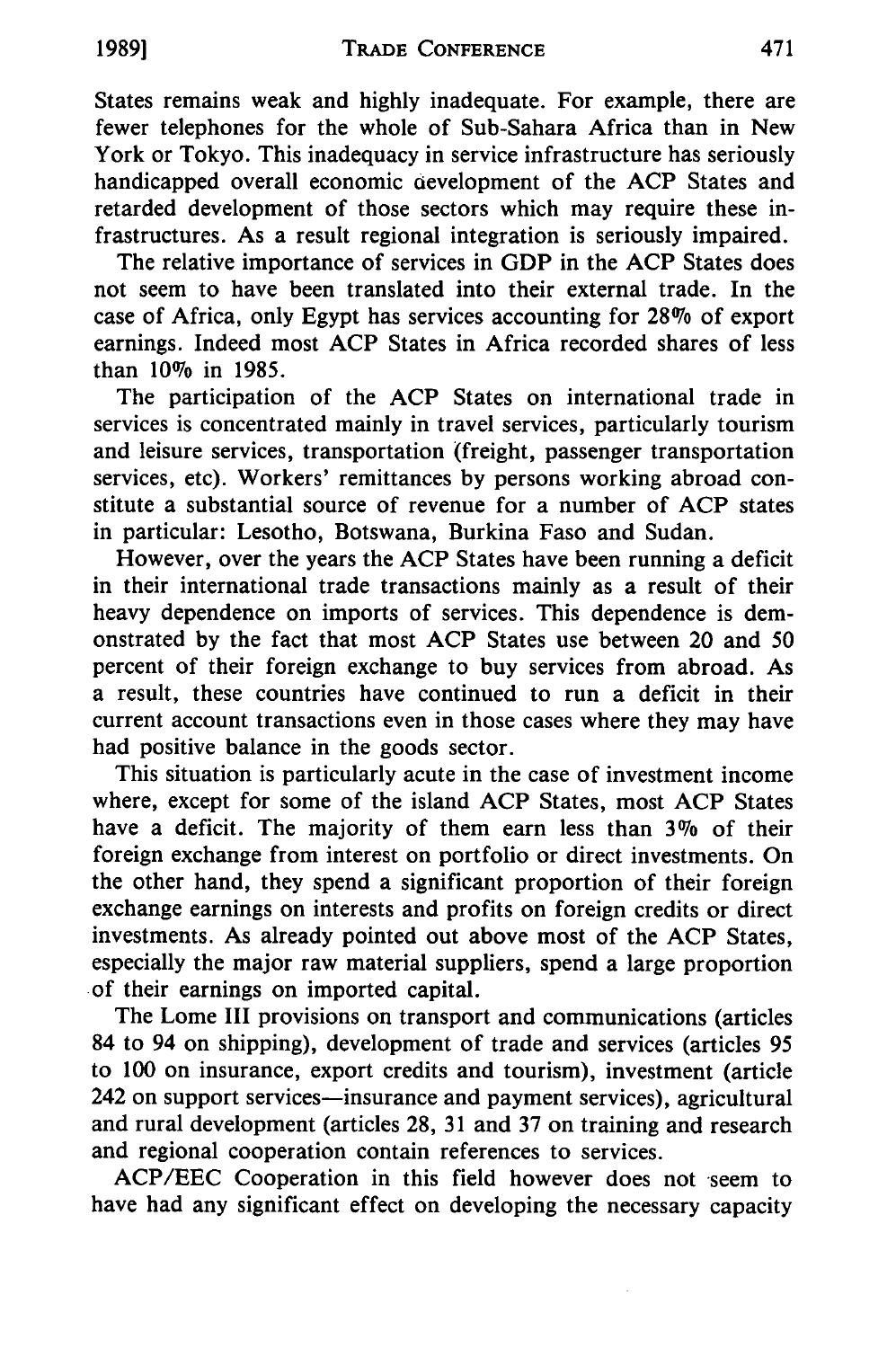in the ACP States. Nevertheless the Community, under its various programs and as a result of the Lome Convention, has financed and in some cases co-financed with others a number of projects in this sector in the ACP States. In a number of these countries the Community has supported programs aimed at marketing, storage, transport infrastructure, etc.

There is need to build upon this cooperation in the future with a view to increased assistance and coordination in this area. This will be particularly essential for the ACP States to take advantage of the opportunities that the Single European Market and the outcome of the negotiations under the Uruguay Round might offer.

The Successor Convention to Lome III should provide for measures which take into account the potential of services and the important and increasing role that the services sector can play in the development process of the ACP States. The ACP States need assistance in the development of their services sector in order to improve their competitive position in world trade, expand their services exports, strengthen their domestic services capacity and facilitate and enhance their efforts to develop regional and intra-regional cooperation. The Successor Convention should address itself fully to these aspirations.

In the context of the on-going negotiations the ACP States have requested:

special support in the establishment of road, rail and efficient maritime and air services;

support to national and regional efforts to set up, maintain and modernize PTT equipment and improve management services, develop telephone and telex networks, etc.;

appropriate financial and technical assistance aimed at improved access and participation in information networks and distribution channels including the implementation of computerized systems and the development of efficient data transmission networks;

assistance for the development of efficient infrastructure for the services sector aimed at establihsing appropriate credit facilities and encouraging foreign investment flows to the ACP States;

assistance towards the development of a "knowledge based" service sector supportive of production and export services.

The ACP States will undoubtedly continue to develop these themes and add new ones as the negotiations progress. The final outcome will however depend on the political goodwill on the part of the Community and on the determination of the ACP States to promote effective cooperation in this sector. In the process the ACP states should bear the following considerations in mind: